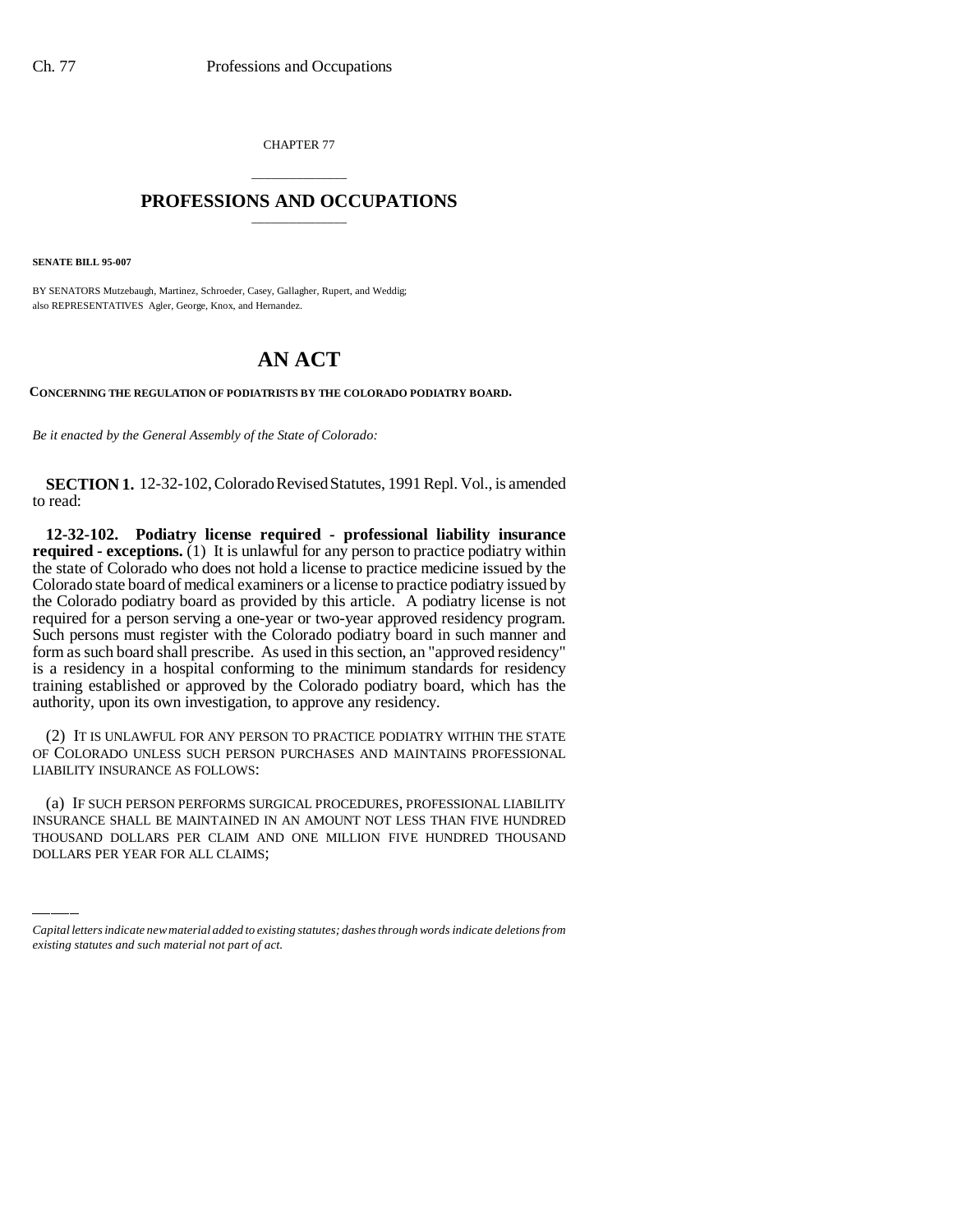(b) THE COLORADO PODIATRY BOARD SHALL BY RULE ESTABLISH FINANCIAL RESPONSIBILITY STANDARDS FOR PODIATRISTS WHO DO NOT PERFORM PODIATRIC SURGICAL PROCEDURES AND WHO SIGN AN AFFIDAVIT ATTESTING TO SUCH FACT. THE BOARD MAY DETERMINE THAT NO PROFESSIONAL LIABILITY INSURANCE REQUIREMENTS APPLY TO SUCH PERSONS OR MAY IMPOSE STANDARDS WHICH SHALL NOT IN ANY EVENT EXCEED THOSE PRESCRIBED IN PARAGRAPH (a) OF THIS SUBSECTION (2).

**SECTION 2.** 12-32-103 (4) (b), Colorado Revised Statutes, 1991 Repl. Vol., is amended to read:

**12-32-103. Appointment of members of podiatry board - terms - repeal of article.** (4) (b) This article is repealed, effective July 1, 1995 JULY 1, 2010.

**SECTION 3.** 12-32-107 (3) (b), (3) (e), (3) (s), and (3) (x), Colorado Revised Statutes, 1991 Repl. Vol., are amended to read:

**12-32-107. Issuance, revocation, or suspension of license - probation immunity in professional review.** (3) "Unprofessional conduct" as used in this article means:

(b) Resorting to fraud, misrepresentation, or MATERIAL deception, OR MAKING A MISLEADING OMISSION, in applying for, or in securing, RENEWING, OR SEEKING REINSTATEMENT OF a license or in taking the examination provided for REQUIRED in this article;

(e) Conviction of a felony or ANY CRIME THAT WOULD CONSTITUTE A VIOLATION OF THIS ARTICLE. FOR PURPOSES OF THIS PARAGRAPH (e), "CONVICTION" INCLUDES THE ENTRY OF a plea of guilty or nolo contendere to a felony OR THE IMPOSITION OF A DEFERRED SENTENCE;

(s) Engaging in a sexual act with a patient during the course of patient care OR DURING THE SIX-MONTH PERIOD IMMEDIATELY FOLLOWING THE TERMINATION OF SUCH CARE. "Sexual act", as used in this paragraph (s), means sexual contact, sexual intrusion, or sexual penetration as defined in section 18-3-401, C.R.S.;

 $(x)$  Misstating or omitting a material fact in procuring or attempting to procure a license or in taking the examination provided for in this article;

**SECTION 4.** 12-32-108.3 (2) (c) (V), Colorado Revised Statutes, 1991 Repl. Vol., is amended to read:

**12-32-108.3. Disciplinary action by board.** (2) (c) On completion of an investigation, the board shall make a finding that:

(V) The investigation discloses an instance of conduct which, in the opinion of the board, does not warrant formal action but in which the board has noticed indications of possible errant conduct by the licensee that could lead to serious consequences if not corrected, in which case, a CONFIDENTIAL letter of concern shall be sent to the podiatrist against whom a complaint was made. If the board learns of second or subsequent actions of the same or similar nature by the licensee, the board shall not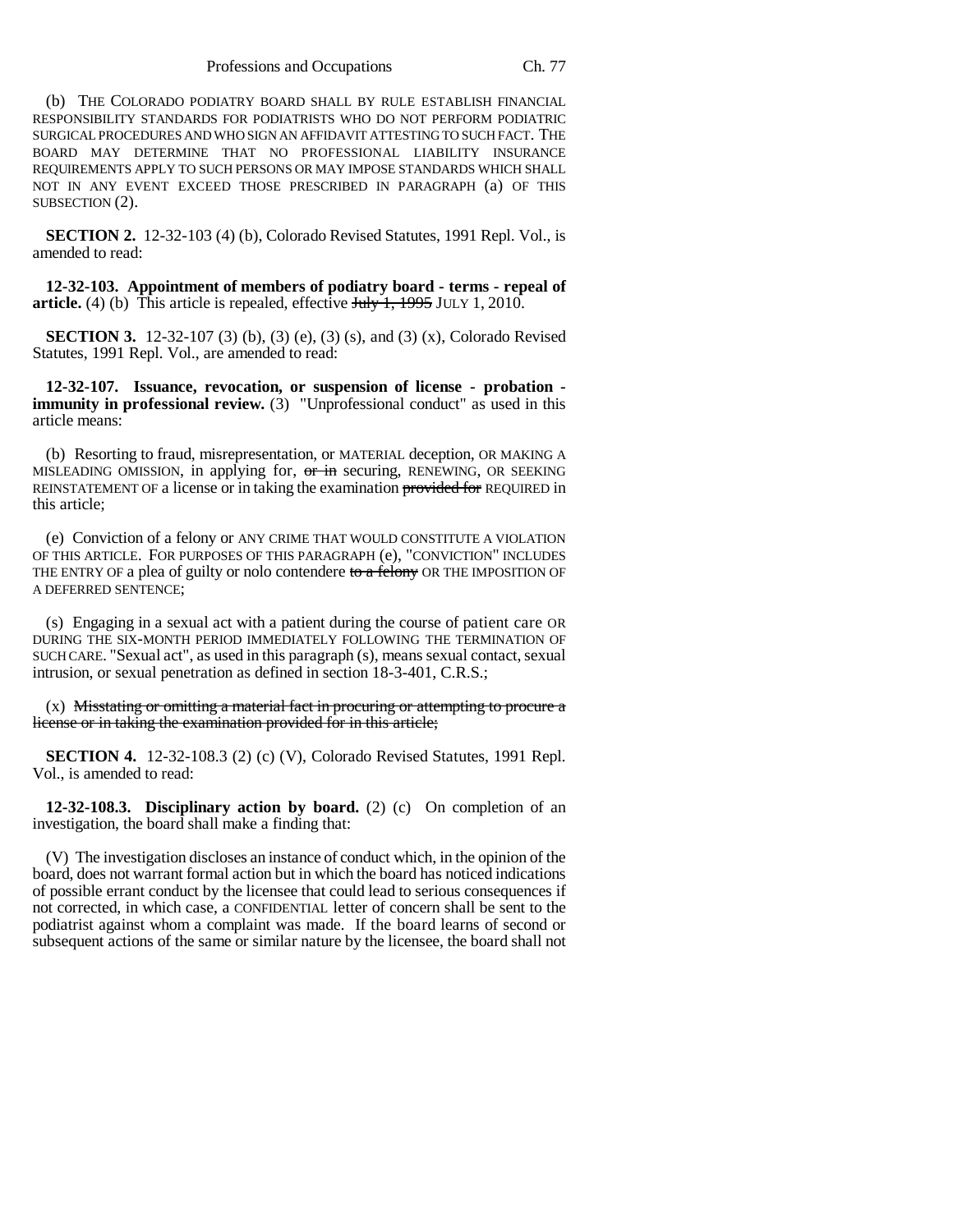issue a CONFIDENTIAL letter of concern but shall take such other course of action as it deems appropriate.

**SECTION 5.** 12-32-108.3 (14), Colorado Revised Statutes, 1991 Repl. Vol., is repealed as follows:

**12-32-108.3. Disciplinary action by board.** (14)  $(a)$  The executive director of the department of regulatory agencies may direct the Colorado podiatry board to conduct an investigation of a person licensed to practice podiatry about whom the executive director has received complaints.

(b) The Colorado podiatry board, within sixty days, shall accept or reject the directive of the executive director under paragraph  $(a)$  of this subsection (14), and the board shall notify the executive director of its decision. If said board rejects the investigation or if, upon review, the executive director and the attorney general find that the board has not proceeded with a thorough investigation, the executive director may then cause an investigation to be made of the complaints presented to him; but no new investigation shall be made by the executive director for the sole reason of disagreement with the findings and conclusions of the board. In any investigation conducted by the executive director pursuant to this paragraph (b), the executive director may utilize the staff, records, and moneys of the Colorado podiatry board. After an investigation and, if necessary, a hearing, the executive director shall submit to the board the findings of fact and conclusions of law for further action.

(c) Except as specifically provided in this subsection (14), actions taken by the executive director are subject to the limitations imposed by section 24-1-105 (1), C.R.S., relating to the powers, duties, and functions of the Colorado podiatry board under a **type 1** transfer.

**SECTION 6.** 12-32-115 (3), Colorado Revised Statutes, 1991 Repl. Vol., is amended to read:

**12-32-115. Procedure - registration - fees.** (3) Upon application to the Colorado podiatry board within two years from the date of the lapse of a license by any such licensee on a form prescribed by the board, his THE license shall be reinstated, subject to the payment to the board of the current renewal fee and a reinstatement fee determined by the board pursuant to section 24-34-105, C.R.S. If, before or after such application for reinstatement has been made, charges are preferred against the licensee by the board or by any person, as provided by section 12-32-108.3, the board shall defer action on the pending application for reinstatement, if any, and proceed with a hearing on such charges in accordance with section 12-32-108.3, and thereupon shall impose such disciplinary action as the board deems appropriate. No license to practice podiatry which has been delinquent for more than two years shall be reinstated unless the applicant fulfills and meets the requirements and conditions required of an applicant applying for the issuance of an original license BY THE BOARD. THE BOARD SHALL ESTABLISH THE CRITERIA FOR REINSTATEMENT OF A LICENSE THAT HAS BEEN DELINQUENT FOR MORE THAN TWO YEARS.

**SECTION 7.** 24-34-104 (24) (e), Colorado Revised Statutes, 1988 Repl. Vol., as amended, is repealed as follows: